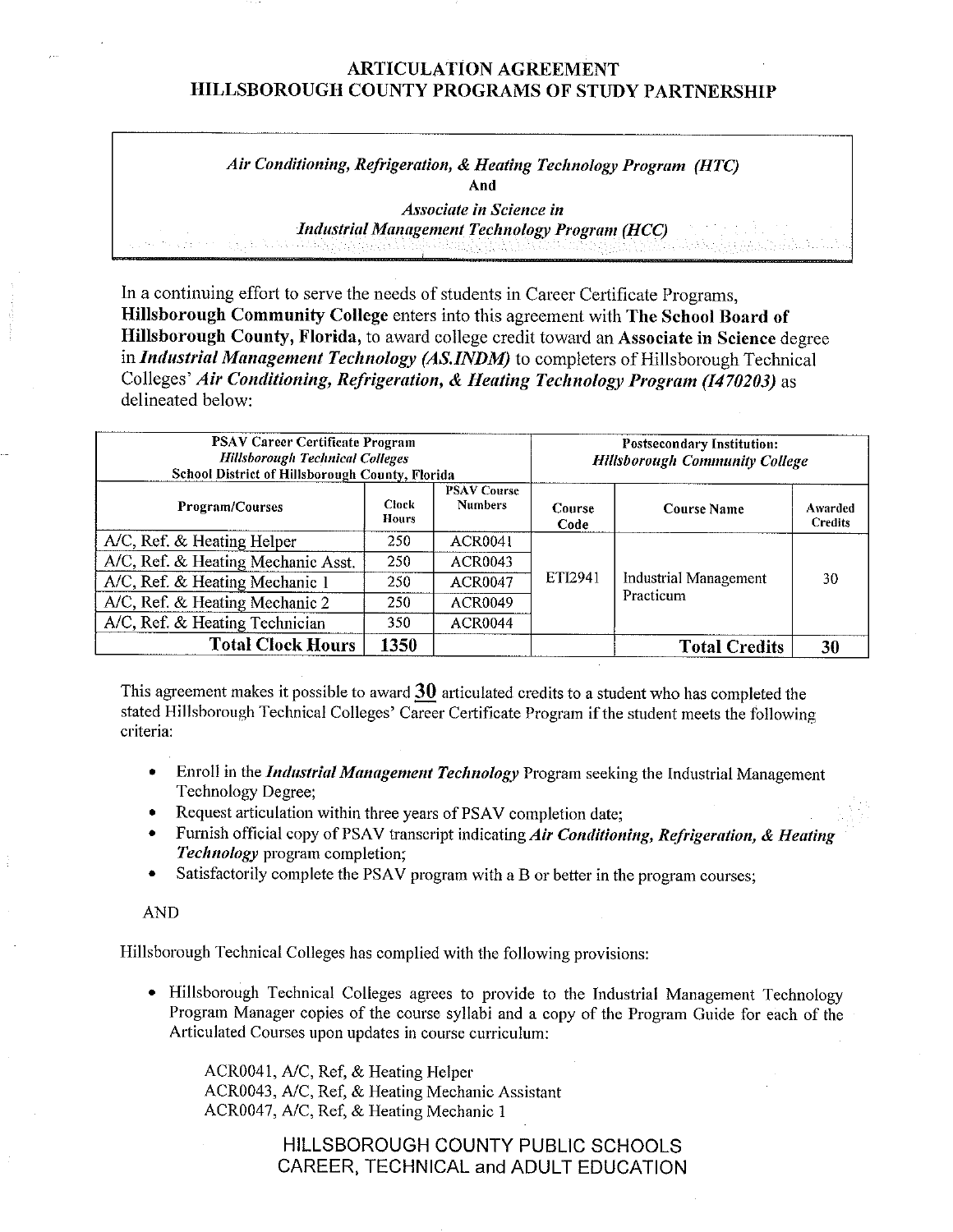## **ARTICULATION AGREEMENT HILLSBOROUGH COUNTY PROGRAMS OF STUDY PARTNERSHIP**

ACR0049, A/C, Ref, & Heating Mechanic 2 ACR0044, A/C, Ref, & Heating Technician

• Hillsborough Technical Colleges agree to meet the teaching objectives for each of the credited courses that Hillsborough Community College does for:

ETI294 l, Industrial Management Practicum

• Hillsborough Technical Colleges agree to use the following textbooks for the Articulated Courses and not to change textbooks without the prior written permission of the Industrial Management Technology Program Manager:

Refrigeration & Air Conditioning Technology, 8<sup>th</sup> ed., 9781305578296 Electricity for Refrigeration, Heating, and Air Conditioning, 9<sup>th</sup> ed., 9781285179988

The articulating agency will annually review the contents of the curriculum and the qualifications of teachers employed by Hillsborough County Public Schools. The purpose of the review is to verify that competencies are being taught and are equivalent to the postsecondary institution's course(s) which has been designated as equivalent and for which college credit is being offered.

This articulation agreement for the 30 credit(s) toward the *Hillsborough Community College Industrial Management Technology Degree* is effective upon final signature of both institutions' representatives, and will be reviewed five years from this date. This agreement may be terminated by either patty upon 60 days written notice.

Signatures below indicate endorsement and attestation of this agreement.

I hereby endorse the aboye articulation agreement:

Betty Viamontes, Chair, Board of Trustees School Board Chair AMARA SHAMBURGER

Date:  $\begin{array}{|c|c|c|c|c|}\n\hline\n\text{Date:} & \text{if $\mathcal{S}$} & \text{if $\mathcal{S}$.} & \text{Date:} & \text{OCT 1 5 2019}\n\hline\n\end{array}$ 

I hereby attest the above articulation agreement:

Bv: enneth ater. President

Bv: Richard Senker,  $\sqrt{\overline{P}}$  of Academic Affairs<br>Date:  $\frac{7}{22/19}$ 

**APPROVED AS TO FORM** & **LEGAL\TV** 

**interval counsel Public SCHOOLS** "HILLSBOROUGH COUNTY PUBLIC SCHOOLS" "CAREER, TECHNICAL and ADULT EDUCATION

**Hillsborough Community College The School Board of Hillsborough County, Florida** 

Exercise of the sensor Board of Hillsborough Count<br>
By:<br>
By: Betty Viamontes. Chair. Board of Trustees<br>
Betty Viamontes. Chair. Board of Trustees<br>
Betty Viamontes. Chair. Board of Trustees<br>
Behool Board Chair

Date: **0CT 1 5 2019**<br>By: **Jeff/Eakins**, Superintendent akins, Superintendent

Date: 0CT 1 5 2019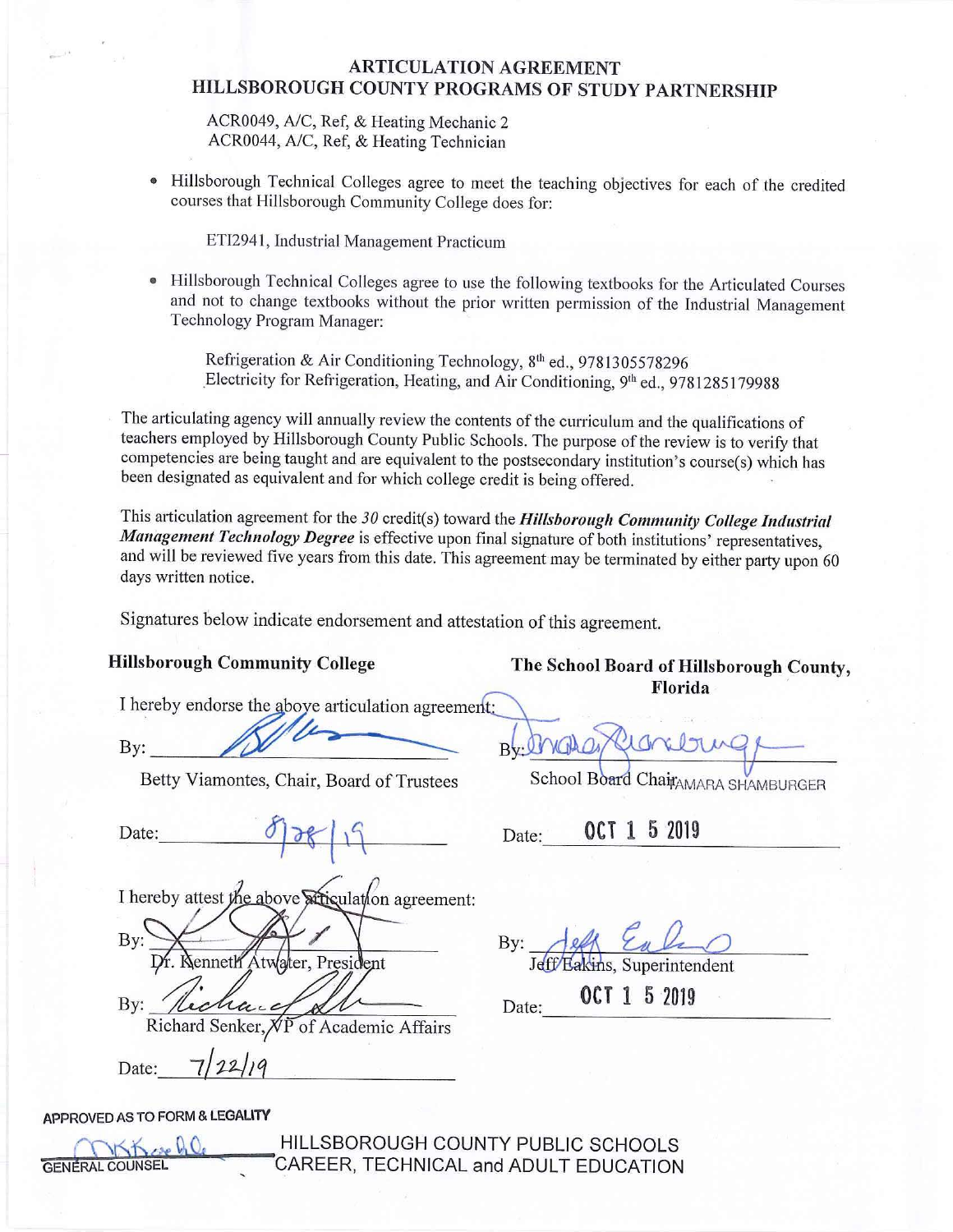### **Industry Certification/Credential/PSA V to AS Industrial Management Credit Articulation Identification Form**

**AS Degree Name:** Industrial Management Technology **CIP Number:** 1652020501

**Industry Certification/Credential/PSAV: Air Conditioning, Refrigeration, & Heating Technology {1470203)** 

**College Credit:** According to State of Florida's Curriculum Frameworks (http://www.fldoe.org/academics/career-adult-edu/career-tech-edu/curriculum-frameworks/2017-18-frameworks/manufacturing.stml), the purpose of the AS Degree in Industrial Management Technology is to:

... offer a sequence of courses that provides coherent and rigorous content aligned with *challenging academic standards and relevant technical knowledge and skills needed to prepare for further education and careers in the manufacturing career cluster; provides technical skill proficiency, and includes competency-based applied learning that contributes to the academic knowledge, higher-order reasoning and problem-solving skills, work attitudes, general employability skills, technical skills, and occupationspecific skills, and knowledge of all aspects of the manufacturing career cluster.* 

The State Curriculum Framework goes on in the *Special Notes* section to state:

*Students may provide valid evidence oftechnical or industrial competencies as specified in the curriculum frameworks of an accredited postsecondary adult or postsecondary vocational institution. Students may also provide valid evidence of acquired skills through portfolios, documented work history, and registered apprenticeship programs that meet program outcomes as determined by the college.* 

*Industrial elective credits may also be awarded based on the type of program, length of program, certifications or licenses awarded under articulation agreements between PSAV* program schools and/or industrial/technical license articulation agreements.

Industrial elective credits may also be satisfied by the completion of special courses and *certificate programs offered by the college specified in the elective section of the college's degree plan.* 

The purpose of this form is to document the validation of acceptable forms of evidence of the students' *technical or industrial competencies* and/or *acquired skills* that meet program outcomes.

The number of college credits awarded by the articulation agreement is determined by HCC faculty's assessment of the certification/credential/PSAV. A minimum of 30 clock hours of training or work experience will be required for every college credit awarded to a maximum of 30 credit hours. The 30 to 1 clock hour conversion is based on the guidelines for state reporting and FLDOE unit definition of a clock hour.

 $\subset$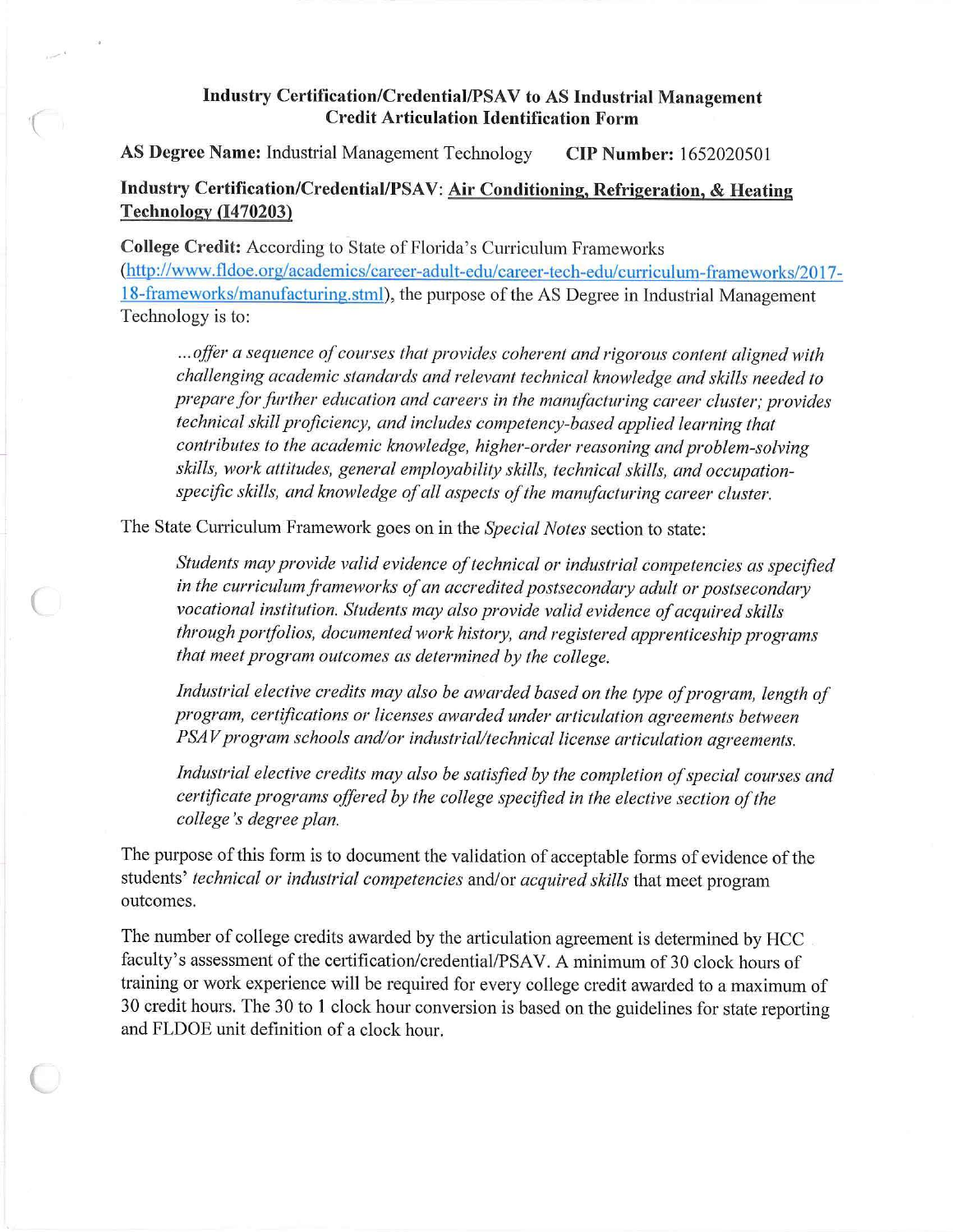Validation Mechanism: To be eligible for articulation, the student must show evidence of their current Air Conditioning, Refrigeration, & Heating Technology (1470203) certification/credential and it must have been issued within three (3) years prior to their enrollment in the program.

Rationale/Justification: Air Conditioning, Refrigeration, & Heating Technology (I470203) certification represents industry acknowledgement of technical skill attainment of competencies in the AS in Industrial Management Technology program. HCC faculty reviewed the following:

- $\angle$  State Curriculum Frameworks
- X Course Syllabi
	- Course Exams
- X Course Scope and Sequence<br>Textbooks/Course Materials

Other

# The Air Conditioning, Refrigeration, & Heating Technology (1470203)

certification/credential will serve as equivalent substitutions for the HCC courses identified below.

| Post-Secondary Adult Vocational/Apprenticeship/Corporate<br><b>Training Program</b> |                       |                                         | <b>Post-Secondary Institution:</b><br><b>Hillsborough Community College</b> |                        |                     |  |
|-------------------------------------------------------------------------------------|-----------------------|-----------------------------------------|-----------------------------------------------------------------------------|------------------------|---------------------|--|
| <b>Program/Courses</b>                                                              | Clock<br><b>Hours</b> | <b>PSAV</b><br>Course<br><b>Numbers</b> | Course<br>Code                                                              | <b>Course Name</b>     | Awarde<br>d Credits |  |
| A/C, Ref. & Heating Helper                                                          | 250                   | <b>ACR0041</b>                          | ETI<br>2941                                                                 | Industrial<br>Wachicum | 30                  |  |
| A/C, Ref. & Heating Mechanic Asst.                                                  | 250                   | <b>ACR0043</b>                          |                                                                             |                        |                     |  |
| A/C, Ref. & Heating Mechanic 1                                                      | 250                   | <b>ACR0047</b>                          |                                                                             |                        |                     |  |
| A/C, Ref. & Heating Mechanic 2                                                      | 250                   | <b>ACR0049</b>                          |                                                                             |                        |                     |  |
| A/C, Ref. & Heating Technician                                                      | 350                   | <b>ACR0044</b>                          |                                                                             |                        |                     |  |
| <b>Total Clock Hours</b>                                                            | 1350                  |                                         |                                                                             | <b>Total credits</b>   |                     |  |

Total Credits Awarded for the courses listed above is  $\frac{30}{5}$